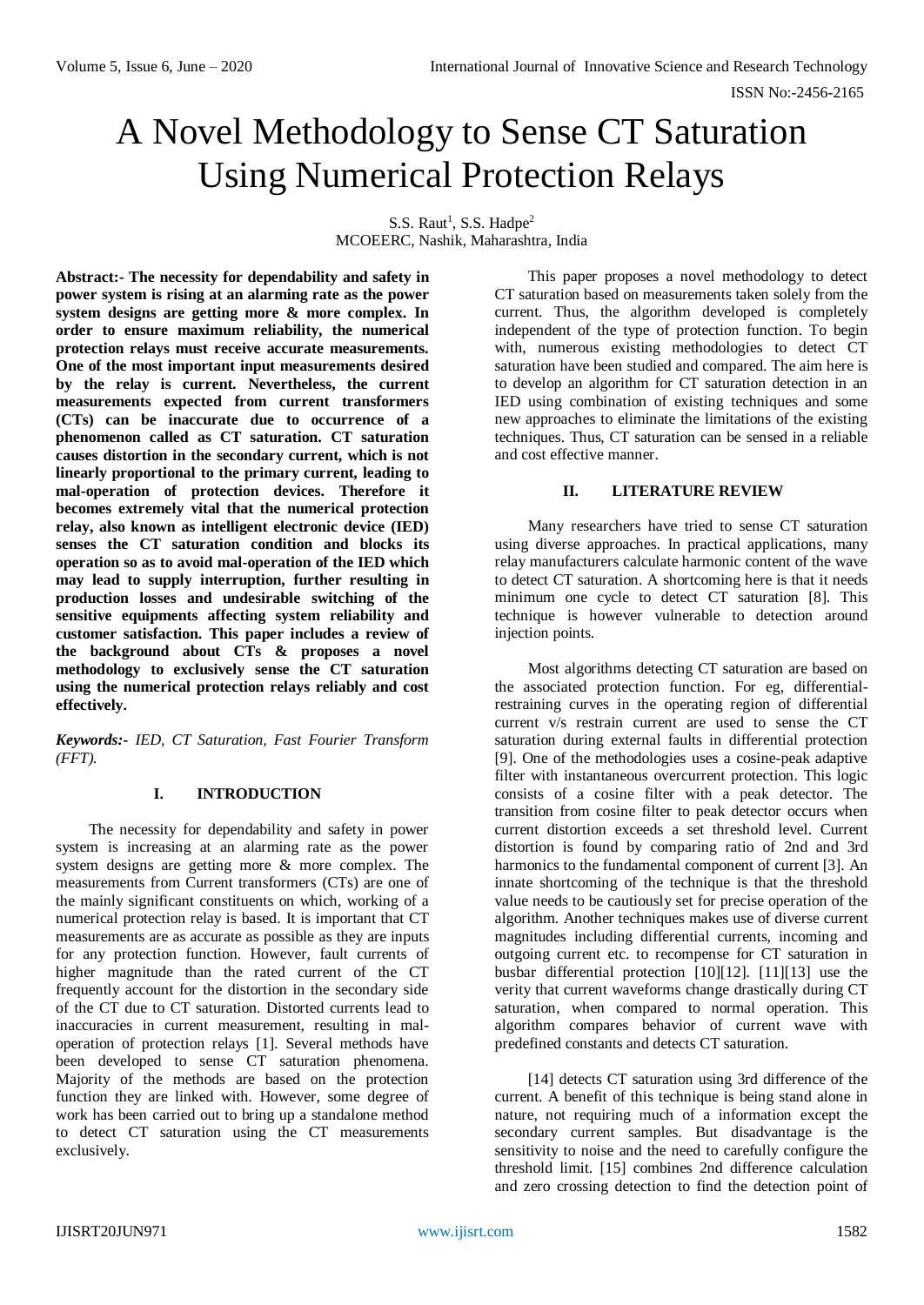CT saturation. ANN senses the CT saturation in [16]. In [17], a method is proposed using Euclidean distances to sense CT saturation.

#### **III. BACKGROUND**

#### *A. Current Transformers (CTs)*

Current transformer is used to reduce a high level current to a low level current of the power system to a magnitude which can be sensed by relays. Thus, CTs are the key equipments to measure the line currents where it is connected. A current transformer, as an instrument transformer is having the same principle of power transformer. It consists of primary and secondary winding. A current transformer is designed to produce the secondary current, which is proportional to the primary alternating current. While the alternating current flows through the CT, an alternating magnetic flux is produced.

For an ideal CT,  $\frac{dp}{ls} = \frac{Ns}{Np} = n \dots \dots \dots \dots \dots \dots \dots (1)$ where,  $Ip = current flowing in primary$  $Is = current flowing in secondary$ 

 $Np =$  number of turns on primary. In numerous cases,  $Np=1$ Ns = number of turns on secondary

The primary side of CT is connected in series with network to measure the current flowing in network. This means that primary and secondary currents are not affected by secondary burden [2]. This helps in using a current source while making an equivalent CT circuit. However, not all current passes from the primary to the secondary side. Some current is consumed by the CT core. The CT core has active and reactive power losses represented by resistance, Rm and reactance, Xe of the core respectively. Fig. 1 shows a equivalent CT circuit diagram with core components included, where  $R'p$  and  $X'p$  is the primary winding resistance and reactance respectively referred to the secondary side. Rs and Xs is the secondary winding resistance and reactance respectively. Rb is secondary connected resistive burden.



Fig. 1. Equivalent CT circuit referred to secondary side

The current passing through the CT core is exciting current Ie, which includes real and imaginary parts. Consequently, errors get introduced and tend to appear both in the phase and amplitude of the secondary current. Ratio error is the error in amplitude of the secondary current,

while phase error or phase displacement is the error in phase of the secondary current. These errors are relatively miniature and declared by CT manufacturers as well as standardized by IEEE and IEC as accuracy class [2].

#### *B. CT Saturation*

A CT is said to be saturated if the primary current is not authentically reproduced in the secondary side of transformer. Applying Kirchoff's current law to circuit in fig 1, we get,

$$
Is = \frac{lp}{n} - le \dots \dots \dots \dots \dots \dots \dots \dots (2)
$$

During standard operations, Ie is a tiny percentage of entire current. However, CT saturation leads to passage of high current from the core, thus increasing the Ie. This reduces the secondary current as per equation 2. During faults, the current magnitude is very high than rated CT current. The fault current might also have significant quantity of DC components, alongwith the remanent flux in CT [4]. All these factors add to CT saturation. Fig 2 displays a typical secondary current wave with saturation as recorded by a protection relay.



IEC 61869-2 defines a few vital terms associated with CT saturation. It is essential to define them for a improved perceptive of CT saturation [5]. These are:

Saturation flux, ϕsat is the maximum value of secondary linked flux in a CT, corresponding to the magnetic saturation of the core material. Remnant flux, ϕr is the value of secondary linked flux which would remain in the core 3 min after the interruption of a magnetizing current of sufficient magnitude to induce saturation flux. Remanence factor, KR, expressed as a percentage, is the ratio of remnant flux to the saturation flux. Accuracy Limit Factor or ALF is the ratio of the value of primary current up to which the CT will comply with the requirements for composite errors to the rated primary current.

Various factors lead to CT saturation as well as influence time to saturation. These can be high remnant flux in the CT core, high primary current, high DC offset primary current, or high secondary burden [6].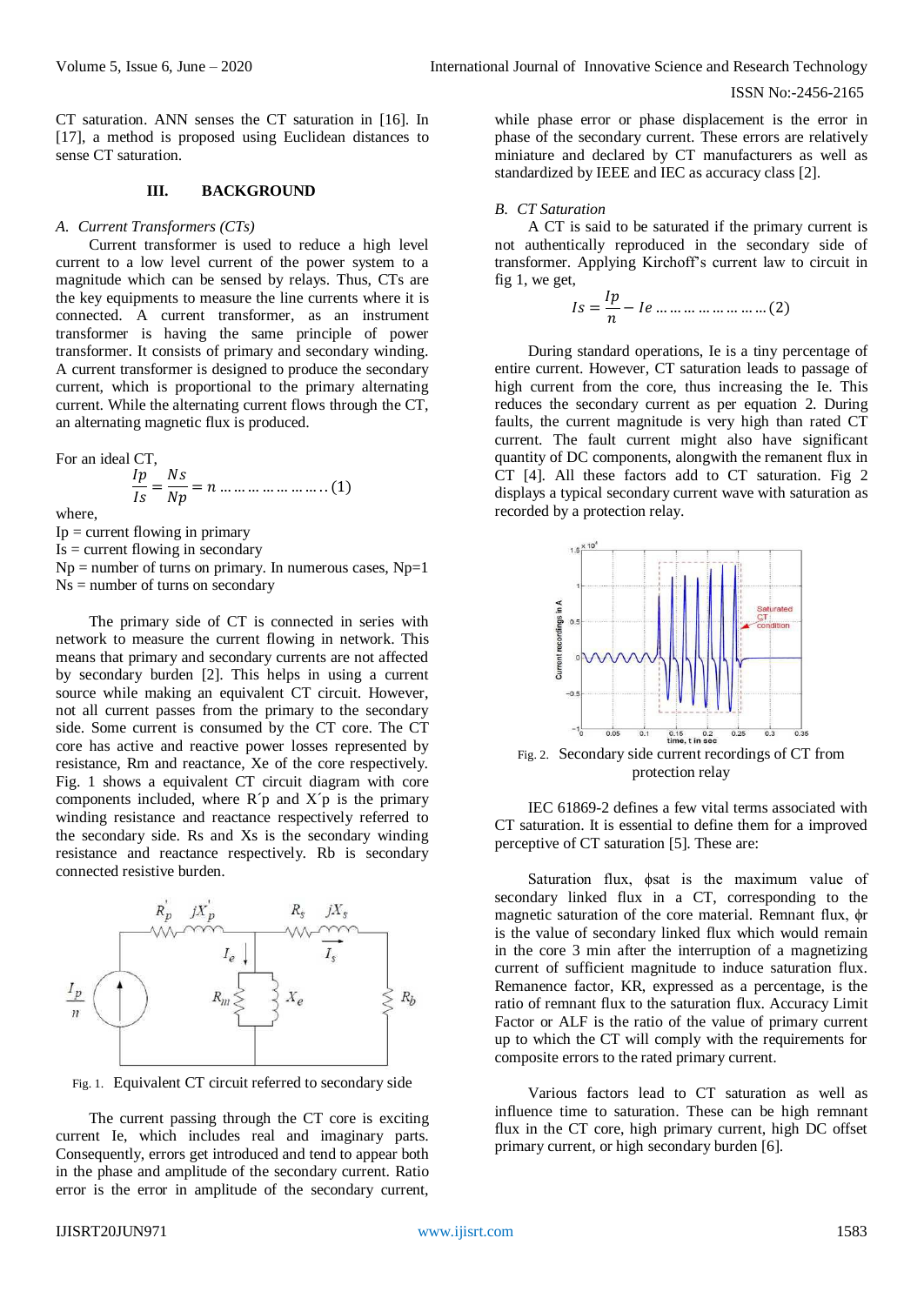### ISSN No:-2456-2165

## *C. Power System Protection*

The described CT behavior plays an vital responsibility in the performance of power system protection as it deals with the protection from unforeseen events which can create instabilities and physical damages in power system.

The protection system must fulfill basic necessities like reliability, selectivity, sensitivity and speed so as to successfully protect the system. A protection system is reliable only if, it operates all times whenever required. A protection system is selective, if it disconnects only the faulty element from healthy power system. Sensitivity is defined by how accurately the system responds to the change in parameters within power system, whereas speed is defined by the time the power system takes to respond whenever it detects a fault [7].

All the protection functions implemented by the IEDs need current input from CT. Thus, precise current measurement from CT has paramount importance. CTs are the most important equipments in a protection system as they perform three major operations in power system; metering, measurement and relaying. Metering is required for energy metering within the power system. Measurement is concerned with measuring current for monitoring purposes & alarming in case of any fault. Relaying is more associated with the numerical protection relays or IEDs. The secondary side current from a CT is used as an input to the relays. Therefore, it is tremendously vital that the secondary current from the CT is a excellent depiction of primary currents received by the CT. A saturated CT may compromise the reliability of power system protection as inaccurate current measurement values can be transferred from the secondary side to the IED. It is therefore required that CT saturation is sensed as early as possible so that the IED can act upon crucial alterations or amendments in the protection function.

In order to evade saturation, CTs can be over-sized, however, this can increase the expenditure and installation area requirement. A different approach is to operate the protection algorithm rapid enough so that tripping or blocking decision can be taken before the saturation phenomena occurs. However, this won't help in solving the trouble of mal-tripping, especially in case of differential protection, where tripping is not desired in the event of any external faults. Also, blocking is not desired in the event of internal faults. The CT also can saturate due to the external faults in differential protection resulting in mal-tripping.

# **IV. ALGORITHM**

To study the harmonic contents in a saturated CT, a practical experiment was carried out. CT considered is a double ratio single core CT, the primary ratio considered for experiment was 30A accordingly the secondary connections was made. A numerical protection relay was connected at the secondary side of the CT. As per the manufacturing details of the CT will start to saturate or will go into temporary saturation only after the primary current of the CT exceeds 100A hence an momentary experimental current greater than 100A was passed through the CT and the harmonic content present in the CT secondary current was studied on Digital Storage Oscilloscope (DSO). The MATH function of DSO was enabled which directly analyze the harmonics content. Below are the observations & analysis:

 **CT is Unsaturated:** Current passed through the primary of the CT 30A; secondary waveform observed was pure sinusoidal. The harmonic analysis of the pure sine wave shows negligible presence of the harmonics.



Fig. 3. Unsaturated CT Waveform

 **CT Saturation:** Current passed through the primary of the CT is 200A; secondary waveform observed was chopped. The harmonic analysis of the chopped waveform shows presence of the harmonics.



Fig. 4. Saturated CT Waveform

Looking at graphs, a conclusion as following can be drawn:

- The saturated waveform is rich in harmonics.
- Presence of the odd harmonics are predominant than even harmonics.
- Presence of 3rd harmonic is greater than 5th harmonics.

Presence of the odd harmonics is predominant can be justified as the saturation was a symmetrical saturation [reference].but in real life scenario the CT may have a symmetrical or asymmetrical saturation hence both even and odd harmonics needs to be taken in consideration while writing an CT saturation algorithm. Also, we cannot also ignore the fact that the 3rd harmonic in this case is predominant than 5<sup>th</sup> harmonic, so as in the method based on 2nd and 5th harmonic If we only consider 5th harmonic in CT saturation algorithm than there may be a case wherein the CT saturation has predominance of 3rd harmonic and the 5th harmonic is below the threshold value and the saturation may be left undetected.